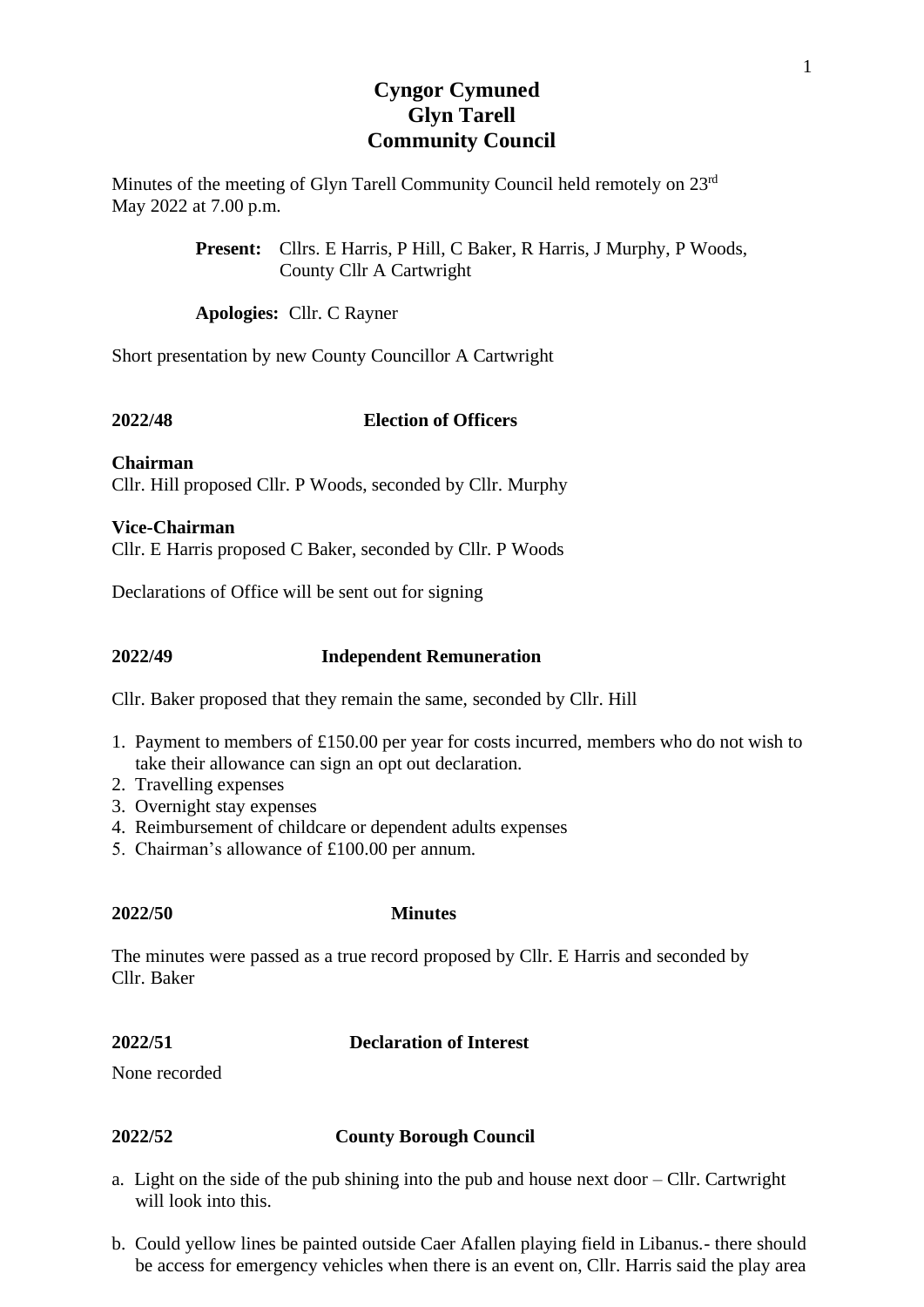is in constant use. Could the green area in front of the area be turned into a car park. A consultation is needed with residents, Cllr. Baker is happy to help with this.

c. Cllr. Murphy reported about the speed and noise of motorbikes on the A470 – Mrs Lewis who works for Fay Jones M.P. that the Welsh Government are testing for noise, and Ms. Jones is looking into this. Cllr Harris asked if there was a camera on the technology, Cllr. Murphy said there is recognition.

## **2022/53 Matters Arising**

- a. Website needs updating Cllr. Baker reported that the new website is up and running There is a lot of out of date information and can it be removed – agreed. He asked if there are any new pages needed. Could all councillors browse it and make comments.
- b. Powys Highways proposal for 2 crossings on the A470 at Libanus –the work has now been completed and is looking good. No reply to the lowering of the speed limit. Cllr. Woods will chase this up.
- c. Cllr. Baker reported that some residents in Libanus are letting dogs out and they are able to easily push the gates of the play area open and are messing in there – Cllr. Woods will look into this
- d. New meeting venue Cllr. Rayner is still looking into this.

### **2022/54 Correspondence**

- a. Powys Cc annual inspection of Libanus Playground agreed.
- b. NHS defibrillator Circuit Llanpsyddid is on the Circuit, Cllr. Hill will check the one on Libanus.
- c. Celebrating Rural Wales Event  $9<sup>th</sup> 10<sup>th</sup>$  June 2022
- d. Local Places for Nature Applications

### **2022/55 Planning**

- a. Construction of sheep shed Twynneaudd Farm, Libanus
- b. Proposed conversion of redundant farm building to 2 units of holiday accommodation 1 unit for residential accommodation for a farm worker and manager – Cilwych Barns, Llanspyddid.
- c. Erection of extension to the Tai'r Bull Libanus to accommodate dining area and store cupboard and external decking area.

### **2022/56 Llanspyddid Path**

Cllr. Hill has still not had a response to her email – Cllr. Cartwright will look into this.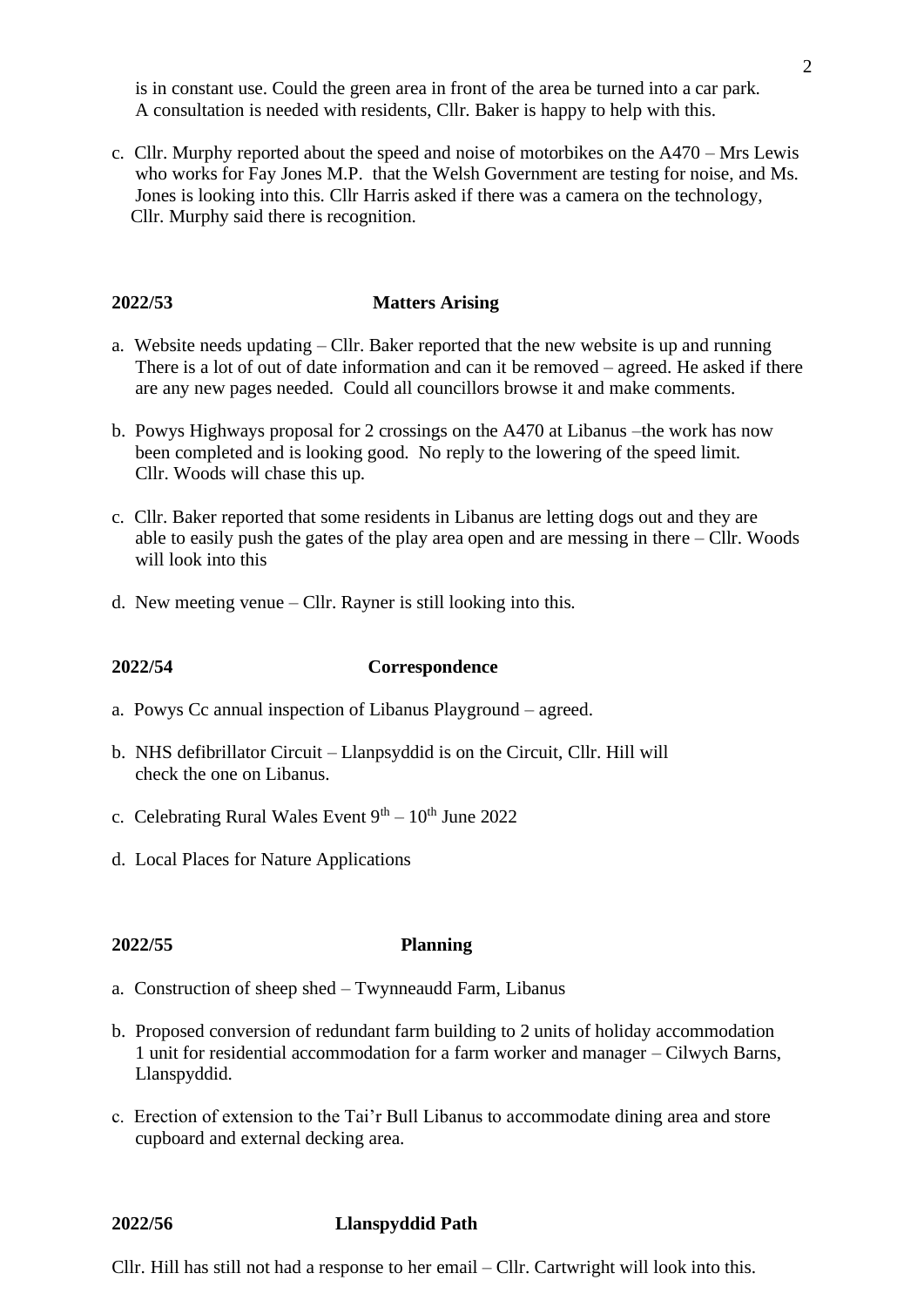### **2022/57 Biodiversity and Resilience of Ecosystems Duty**

Cllr.Hill has made a start on this.

## **2022/58 Queen's Jubilee**

An email has been received from Libanus Hall Trust requesting funding for a Jubilee celebration. Cllr. Woods proposed £500.00 for each village (less the cost of portoloos already paid for Llanspyddid), seconded by Cllr. Murphy

### **2022/59 Requests from Libanus Hall Trust**

An email has been received from Libanus Hall Trust requesting the following,

- a. That a stand pipe be sited at Libanus Play Area Welsh Water have been contacted and it is too expensive to put a stand pipe there. Cllr. Woods and Murphy have some guttering that could be put around the gazebo, Cllr. Cartwright offered a water butt. A meeting will be arranged there.
- b. United Reform Church Cllr E Harris has spoken to the Minister. He reported that as the congregation is dwindling the church could be sold off. They had asked Libanus Hall Trust to take over half of the costs. The Community Council are unable to use the hall due to there being no WiFi there. Cllr. Harris will look into this. Under the Local Government Act 1972 community councils are unable to fund churches.

#### **2022/60 Accounts**

The balance sheet for 2021/22 was presented. Cllr. Murphy proposed that it be accepted, seconded by Cllr. Baker

#### Payments

| Tip Top Toilets (Llanspyddid) | £110.00  |
|-------------------------------|----------|
| P Hill (Chairman's Allowance) | £100.00  |
| <b>BHIB</b> (Insurance)       | £266.72  |
| Libanus Hall Trust            | £500.00  |
| <b>Friends of Llanspyddid</b> | £390.00  |
| Postages                      | £13.04   |
| P Hill (Website)              | £31.32   |
| Tech 13 (Website Upgrade)     | (500.00) |
| Wages and tax                 | £150.00  |
|                               |          |

Account Balances

| Treasurers Account           | £11.699.46 |
|------------------------------|------------|
| <b>Business Bank Instant</b> | £6092.67   |